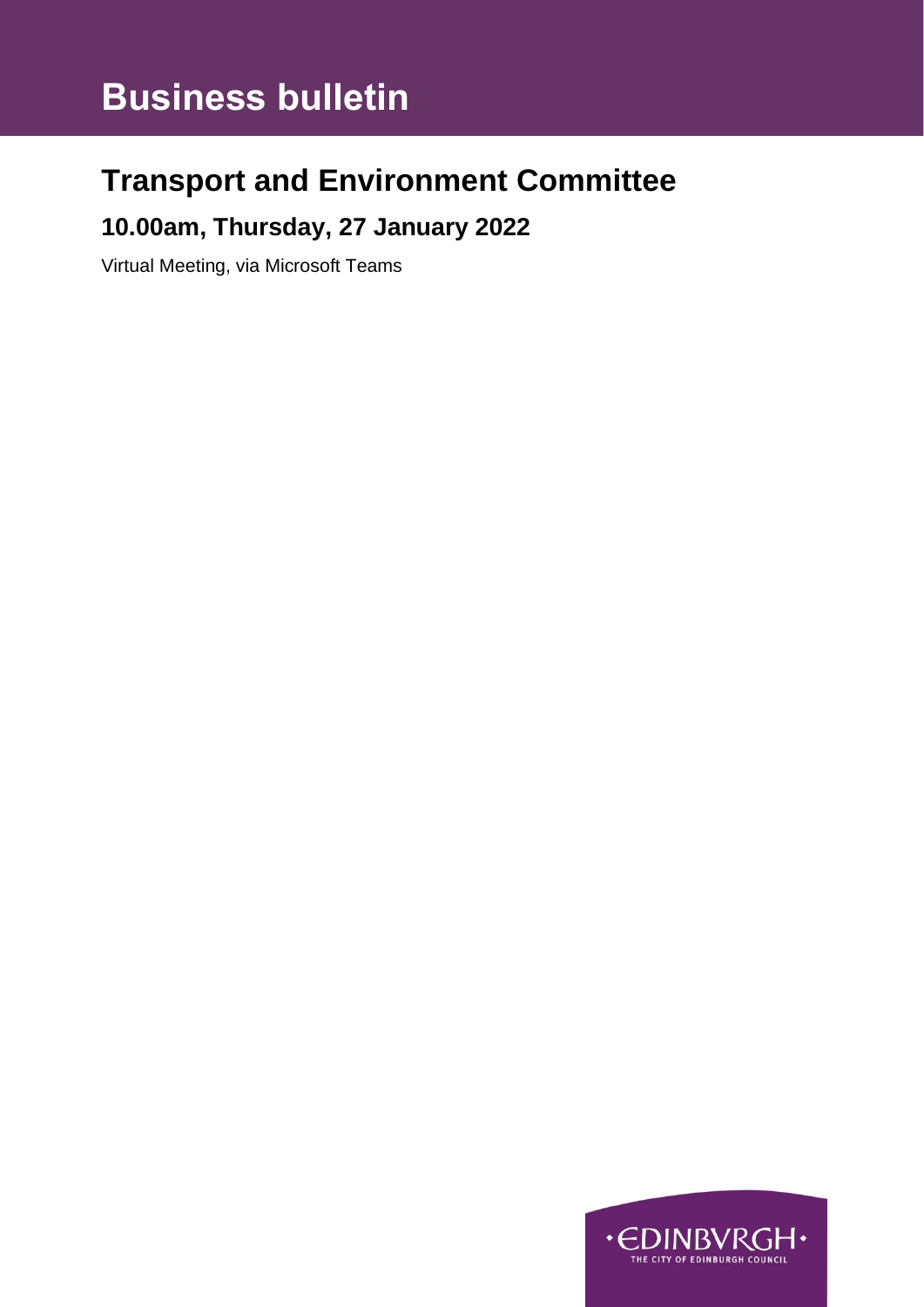## **Transport and Environment Committee**

| <b>Convener:</b>                                | <b>Members:</b>                                                                                                                                                                                                                              | <b>Contact:</b>                                                                                           |
|-------------------------------------------------|----------------------------------------------------------------------------------------------------------------------------------------------------------------------------------------------------------------------------------------------|-----------------------------------------------------------------------------------------------------------|
| <b>Councillor Lesley</b><br>Macinnes (Convenor) | <b>Councillor Eleanor Bird</b><br><b>Councillor Steve Burgess</b>                                                                                                                                                                            | <b>Alison Coburn</b><br><b>Operations Manager</b>                                                         |
|                                                 | <b>Councillor Maureen Child</b><br><b>Councillor Graham Hutchison</b><br><b>Councillor David Key</b><br><b>Councillor Kevin Lang</b><br><b>Councillor Claire Miller</b><br><b>Councillor Stephanie Smith</b><br><b>Councillor Iain Whyte</b> | <b>Veronica MacMillan</b><br><b>Committee Services</b><br><b>Taylor Ward</b><br><b>Committee Services</b> |
| <b>Councillor Karen Doran</b>                   |                                                                                                                                                                                                                                              |                                                                                                           |
| (Vice-Convenor)                                 |                                                                                                                                                                                                                                              |                                                                                                           |
|                                                 |                                                                                                                                                                                                                                              |                                                                                                           |

#### **Recent news Background**

#### **Roseburn to Union Canal – Update**

The Roseburn to Union Canal Active Travel Route and Greenspace Improvements is a multi-million pound project that will transform the quality of walking and cycling connections from the Roseburn Path to the Telfer Subway.

An update was prepared for Committee on [14 October](https://democracy.edinburgh.gov.uk/documents/s39337/6.1%20-%20Business%20bulletin%20141021_Final.pdf)  [2021.](https://democracy.edinburgh.gov.uk/documents/s39337/6.1%20-%20Business%20bulletin%20141021_Final.pdf) Since then, there have been the following updates:

Site investigation works have led to the redesign of the new Dalry Road bridge, its associated substructure and adjoining ground stabilisation works have been completed and validated;

#### **For further information contact:**

#### [Daisy Narayanan](mailto:Daisy.Narayanan@edinburgh.gov.uk)

Head of Placemaking and **Mobility** 

#### **Wards Affected:**

Corstorphine/Murrayfield; Sighthill/Gorgie; and City Centre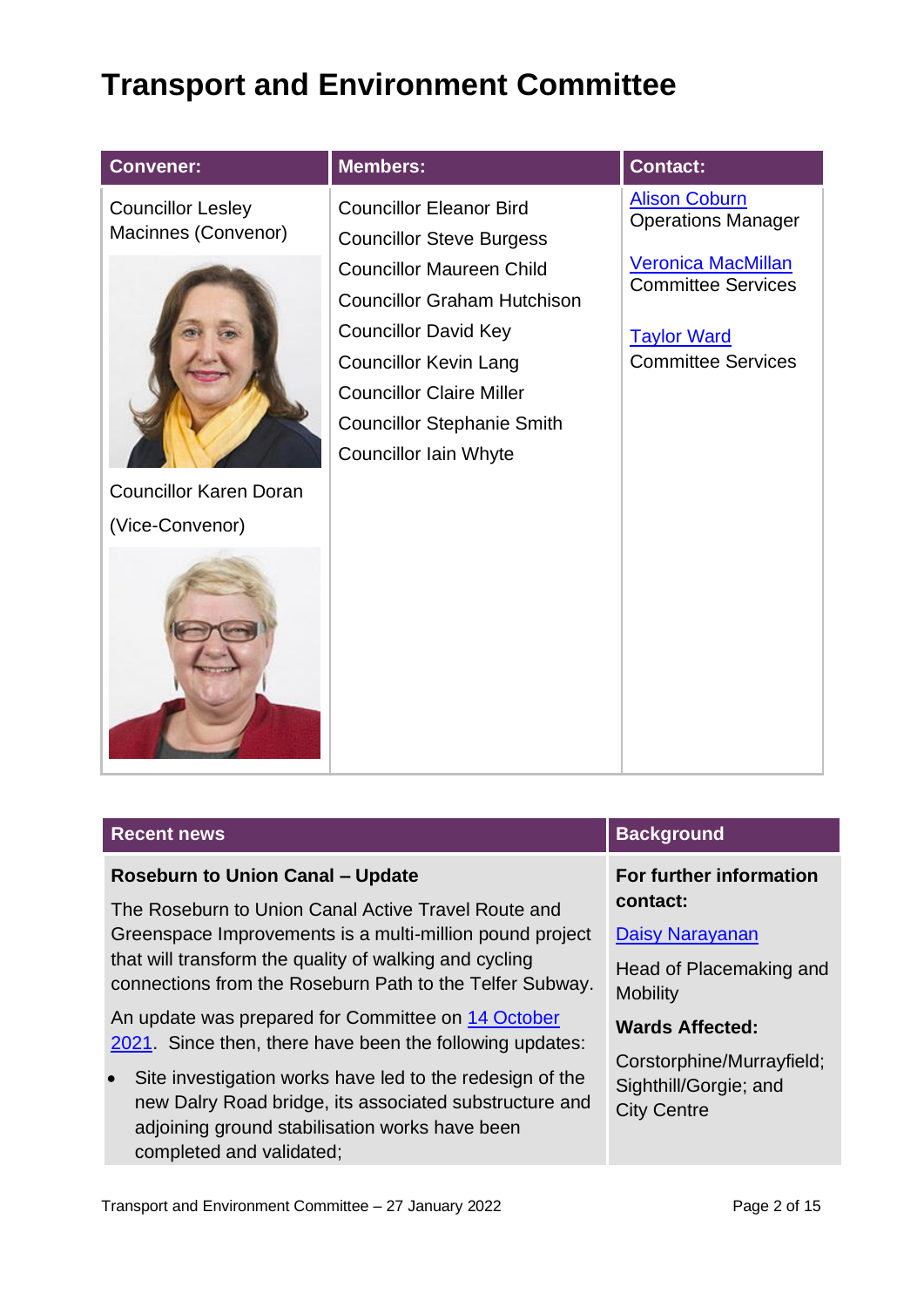- Updated ecology and tree survey reports have been completed, in line with the Planning Consent. A required bat survey is scheduled for May 2022. The Planning condition for an archaeology report has been discharged through redesign;
- Draft NEC 4 Contract Data has been issued to the Contractor as part of the market testing exercise underway currently;
- Bridge surveys along the West Approach Road have been completed and weight restrictions and temporary traffic management requirements for the construction works have been determined;
- A Redetermination Order (RSO) was advertised in July 2021, with one objection received. Subsequent attempts to mitigate the concerns raised, to allow the objector to withdraw their objection, have proved unsuccesful. The objection has therefore been referred to Scottish Ministers for determination. If Ministers choose to hold a Public Hearing to consider the objection, this could delay the delivery of the sections of the route to which the RSO relates. However the impacts of this could be managed by scheduling delivery of these sections for later in the construction programme; and
- The timing of the main construction works is determined largely by the need to avoid tree felling works during the bird nesting season. The previously reported programme was based on commencing these works in January/February 2022, before the start of the season. However, the redesign process arising from the ground investigation, and the consequent delay to market testing, means that this work has had to be rescheduled for September 2022, following the end of the season.

The project programme is constantly reviewed to reflect progress on the above matters and, at present, the high level programme for delivery is as follows:

- Market testing and tender agreement March 2022
- Contract award June 2022
- Main works commence September 2022
- Main works complete October 2023

The construction works will be undertaken by main contractor, Balfour Beatty, through the SCAPE Civil Engineering Framework Agreement.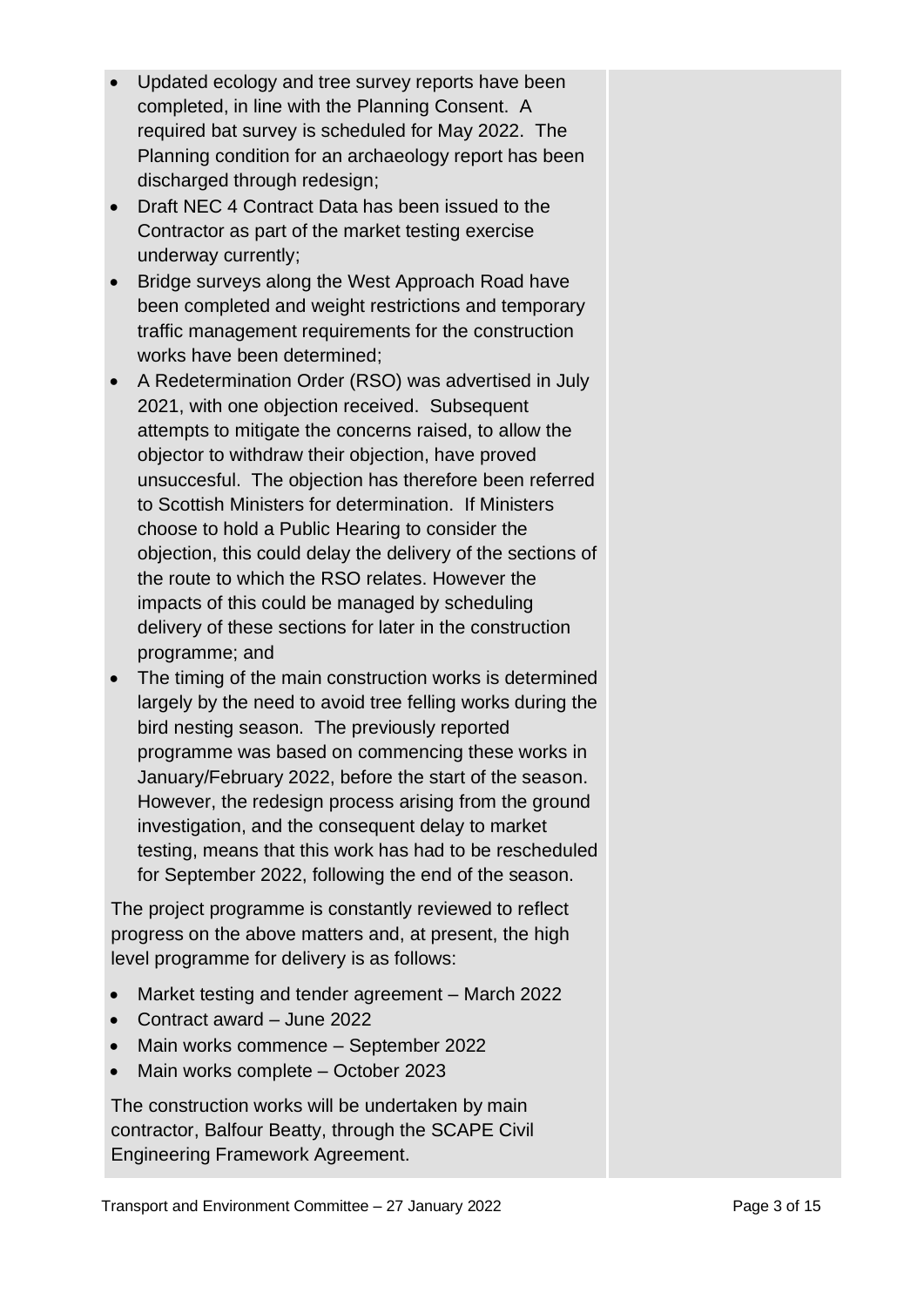#### **Consultation Update on Further Extension of 20mph Network**

On [22 April 2021](https://democracy.edinburgh.gov.uk/documents/s33316/7.5%20-%20Consultation%20on%20Further%20Ext%20of%2020mph%20Network%20Update%20v3.0.pdf) Transport and Environment Committee approved a consultation process to seek views on levels of support for extending the 20mph network and for identifying further streets for inclusion.

The 20mph network supports the aims of [Edinburgh's City](https://www.edinburgh.gov.uk/roads-travel-parking/city-centre-transformation/2?documentId=13084&categoryId=20016)  [Centre Transformation](https://www.edinburgh.gov.uk/roads-travel-parking/city-centre-transformation/2?documentId=13084&categoryId=20016) (ECCT) Strategy and the [City](https://www.edinburgh.gov.uk/city-mobility-plan-1)  [Mobility Plan](https://www.edinburgh.gov.uk/city-mobility-plan-1) (CMP) by improving the way the city's residents and visitors can move about and enjoy its spaces and places. In March 2018, Edinburgh became Scotland's first city to implement a citywide network of streets with a 20mph limit.

The implementation of 20mph limits offers an opportunity to make streets safer and more liveable and fits with wider Council policies around Active Travel, the Vision Zero approach to road safety and the Climate Change agenda.

Rather than adopting a reactive, street by street approach to extending the network, officers have undertaken a wider review of all roads that currently retain a 30mph speed limit.

Key criteria considered when assessing further streets for inclusion in the network have been:

- Existing function and character of the street, taking account of factors such retail presence, type of housing, road/pavement widths, proximity to schools and road user types; and
- Planned developments or other proposals that will change the nature of the street.

#### **Consultation start date**

The consultation will run for a period of 12 weeks, in line with the Council's new Consultation Policy. To avoid the festive period, the earliest start date would have been mid-January 2022. However, further discussion with Police Scotland and Lothian Buses is also required prior to presenting the proposals to the public. It is therefore planned to begin the consultation in Summer 2022. This will also allow time for findings from the outcome of the statutory process for the [40mph speed limit review](https://democracy.edinburgh.gov.uk/documents/s14508/Item%207.4%20-%2040mph%20Speed%20Limit%20Review.pdf) to be taken into account when finalising the consultation proposals.

### **For further information contact:**

[Eileen Hewitt](mailto:Eileen.hewitt@edinburgh.gov.uk)

Transport Officer

**Wards Affected**: All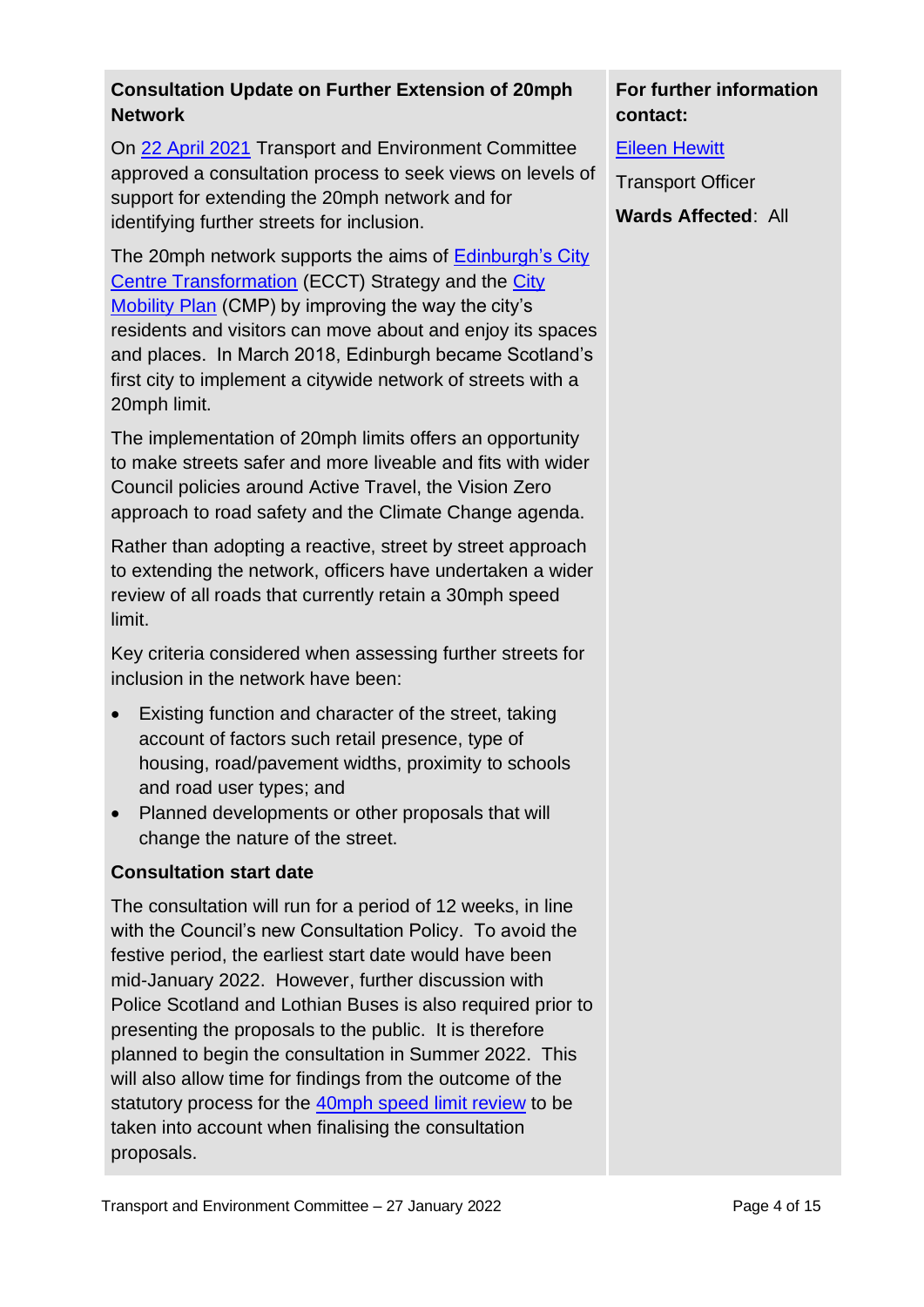| Development of new Road Safety Plan for Edinburgh                                                                                                                                                                                                                                                            | For further information                                                                         |  |
|--------------------------------------------------------------------------------------------------------------------------------------------------------------------------------------------------------------------------------------------------------------------------------------------------------------|-------------------------------------------------------------------------------------------------|--|
| Following the publication of Scotland's Road Safety<br>Framework to 2030, the Council is required to refresh its<br>Road Safety Plan for Edinburgh to meet the new national<br>objectives contained within the Framework.                                                                                    | contact:<br><b>Daisy Narayanan</b><br>Head of Placemaking and<br><b>Mobility</b>                |  |
| The Committee was initially notified that this work was<br>underway in a report on the Delivery of the Road Safety<br>Improvement Programme on 22 April 2021. An update was<br>subsequently provided in the Business Bulletin on 11<br>November 2021.                                                        | <b>Wards Affected: All</b>                                                                      |  |
| The first meeting of the Local Partnership Forum, involving<br>Transport Scotland and other road safety partners, took<br>place in late November 2021 to discuss the delivery plan<br>for Scotland's Road Safety Framework to 2030.                                                                          |                                                                                                 |  |
| Analysis work is currently underway to assist in the<br>development of a new Road Safety Plan for Edinburgh to<br>2030.                                                                                                                                                                                      |                                                                                                 |  |
| Workshops are scheduled with Elected Members and<br>partners throughout January and February 2022 to inform<br>the new Plan and it is intended to present the draft Plan to<br>Committee in March 2022 for approval.                                                                                         |                                                                                                 |  |
| The new Plan will continue to build on the success of the<br>Road Safety Plan for Edinburgh to 2020, which has<br>delivered some of the groundwork in working towards<br>Vision Zero. The new plan will be aligned with the Safe<br>Systems approach set out in Scotland's Road Safety<br>Framework to 2030. |                                                                                                 |  |
| <b>Short Term Improvements at Portobello High</b><br><b>Street/Inchview Terrace/Sir Harry Lauder Road</b><br><b>Junction - Update</b>                                                                                                                                                                        | For further information<br>Contact:<br><b>Andrew Easson, Road</b>                               |  |
| On 14 October 2021, the Committee approved the<br>implementation of short short term improvements to safety<br>for vulnerable road users at the junction of Portobello High<br>Street, Inchview Terrace and Sir Harry Lauder Road.                                                                           | <b>Safety and Active Travel</b><br>Manager<br>Wards Affected: 14 -<br>Craigentinny/Duddingston. |  |
| Following this, the detailed design for these improvements<br>was finalised and tenders were issued under the Council's<br>Transport Infrastructure Framework, with a view to works<br>commencing on site in early February 2022.                                                                            | 17 - Portobello/Craigmillar                                                                     |  |
| The tender period closed on 21 December 2021, with no                                                                                                                                                                                                                                                        |                                                                                                 |  |

Transport and Environment Committee - 27 January 2022 Page 5 of 15

tender responses received. This is symptomatic of a wider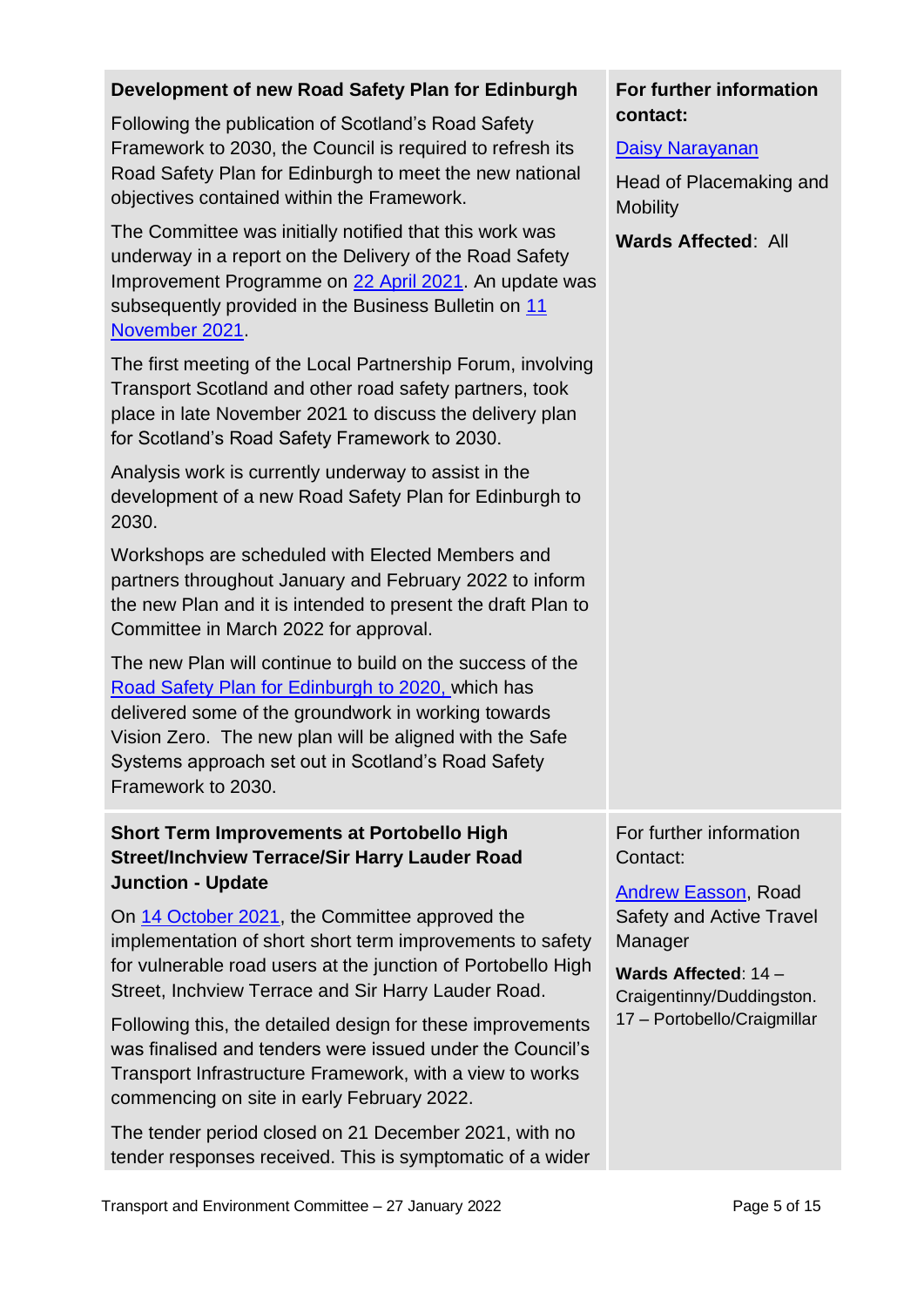| issue that is currently being experienced across various<br>Council work programmes, where contractors are being<br>extremely selective when tendering for small to medium<br>sized construction contracts, due to various nationwide<br>issues and uncertainties, including shortages of labour and<br>some construction materials, high construction inflation<br>and the potential for further impacts from the Covid-19<br>pandemic.                                                                                                                                                                                                                              |                                                                                                                                                                                                              |
|-----------------------------------------------------------------------------------------------------------------------------------------------------------------------------------------------------------------------------------------------------------------------------------------------------------------------------------------------------------------------------------------------------------------------------------------------------------------------------------------------------------------------------------------------------------------------------------------------------------------------------------------------------------------------|--------------------------------------------------------------------------------------------------------------------------------------------------------------------------------------------------------------|
| The Council's Roads Operations service is not currently<br>able to deliver these improvements.                                                                                                                                                                                                                                                                                                                                                                                                                                                                                                                                                                        |                                                                                                                                                                                                              |
| It is therefore now intended to seek to procure a contractor<br>using an alternative Council framework contract, under<br>which access is available to new contractors, and work is<br>underway to produce the necessary contract<br>documentation for this.                                                                                                                                                                                                                                                                                                                                                                                                          |                                                                                                                                                                                                              |
| The need to re-tender means that the work is now unlikely<br>to be able to commence before mid-March 2022.                                                                                                                                                                                                                                                                                                                                                                                                                                                                                                                                                            |                                                                                                                                                                                                              |
| In addition to the improvements that will be put in place at<br>the junction itself, the contract also includes measures to<br>encourage lower traffic speeds on Northfield Broadway,<br>which will form part of a signed diversion route being put in<br>place as part of the works, and minor improvements along<br>the Fishwives Causeway QuietRoute, to increase the<br>attractiveness of this as an alternative route for walking,<br>wheeling and cycling.                                                                                                                                                                                                      |                                                                                                                                                                                                              |
| <b>Temporary public conveniences</b>                                                                                                                                                                                                                                                                                                                                                                                                                                                                                                                                                                                                                                  | For further information                                                                                                                                                                                      |
| At the Transport and Environment Committee on 14<br>October 2021 an update on the Future provision of Public<br>Conveniences was approved. An approved addendum by<br>the Liberal Democrat Group requested information in the<br>first quarter of 2022 covering a) the costs of reproviding<br>temporary toilets next summer and b) the options available<br>to secure the necessary funding to cover these costs,<br>recognising that the fact that the temporary provision has<br>been funded by Scottish Government Covid-related<br>funding.<br>In 2021, the temporary toilets were procured by a contract<br>waiver to the Council's Contract Standing Orders in | contact:<br><b>Karen Reeves</b><br><b>Waste and Cleansing</b><br><b>Technical Manager</b><br><b>Wards Affected:</b><br>5 - Inverleith;<br>11 - City Centre;<br>$13$ – Leith; and<br>15 - Southside/Newington |
| recognition of the tie restraints associated with carrying out<br>a full procurement exercise.                                                                                                                                                                                                                                                                                                                                                                                                                                                                                                                                                                        |                                                                                                                                                                                                              |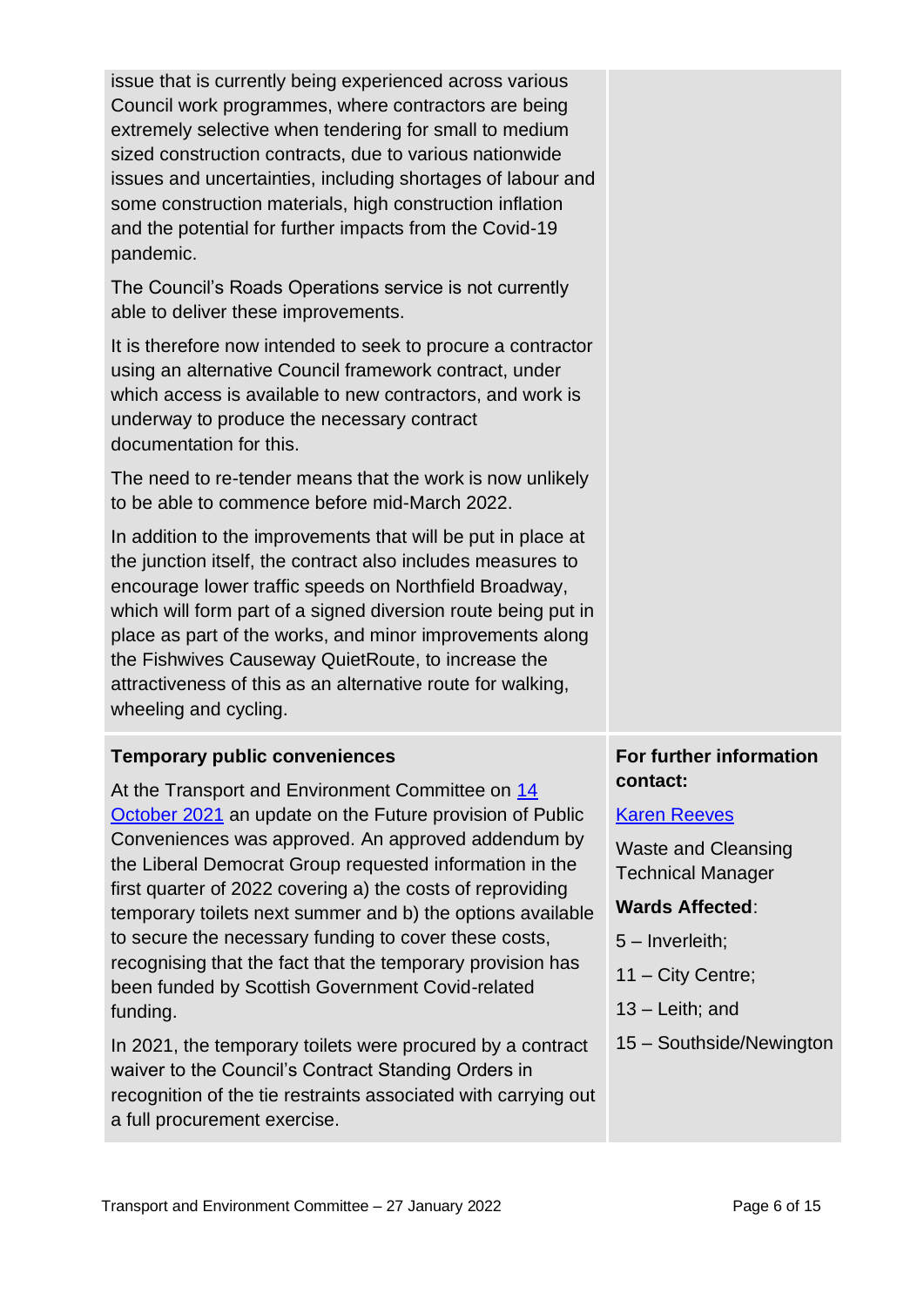| If facilities are to be provided in the future, a procurement<br>exercise will be required and will be dependent on budget<br>available.<br>The estimated costs for future provision are based on the<br>costs in year this year for the hire of toilet units, staffing,<br>services and vandalism and the assumption that the toilets<br>will be installed in the same locations as last year (Leith<br>Links, Inverleith Park and the Meadows). On this basis, it is<br>estimated that the cost of reprovision would be circa.<br>£0.175m for six months.<br>This cannot be contained within the current public<br>convenience budget so additional funding will be required.<br>It is not yet known if Scottish Government Covid-related<br>funding will be extended. However, if it was then funding<br>could be allocated to provide temporary toilets in 2022.                                                                                                                                                                                                                                                                                                                                                                                                                                                                                                                                                           |                                                                                                                              |
|--------------------------------------------------------------------------------------------------------------------------------------------------------------------------------------------------------------------------------------------------------------------------------------------------------------------------------------------------------------------------------------------------------------------------------------------------------------------------------------------------------------------------------------------------------------------------------------------------------------------------------------------------------------------------------------------------------------------------------------------------------------------------------------------------------------------------------------------------------------------------------------------------------------------------------------------------------------------------------------------------------------------------------------------------------------------------------------------------------------------------------------------------------------------------------------------------------------------------------------------------------------------------------------------------------------------------------------------------------------------------------------------------------------------------------|------------------------------------------------------------------------------------------------------------------------------|
| <b>Communal Bin Project</b><br>The Council has been successful in obtaining £7.7m from<br>Zero Waste Scotland's Recycling Improvement Fund for<br>the communal bin project. Funding has been granted for<br>the following capital items:<br>Refurbishment and purchase of bins, which will allow a<br>$\bullet$<br>complete refresh of the on street communal bins<br>across the city, including new bin housings for food<br>waste bins.<br>Corralling and associated road works, which will mean<br>the bins are arranged so they are surrounded by bin<br>housings and railings to keep them in the right place.<br>Residents and collection crews will have an easier and<br>safer access to all waste and recycling bins. Further<br>they will prevent bins being moved, which prevents<br>them from obstructing crossing points, dropped kerbs<br>and pavements and allows better and safer access to<br>the public realm for pedestrians, wheelchair users,<br>prams, cyclists and other road users.<br>Funding for five electric refuse vehicles, which will<br>reduce carbon emissions from waste collections and<br>reduce noise.<br>30 additional In-cab devices, which will improve<br>consistency of communal collections for all residents,<br>increase route efficiency and optimisation around<br>tipping infrastructure, increase intelligence being<br>returned by frontline staff and increase certainty of | For further information<br>contact:<br><b>Erica Manfroi</b><br><b>Project Delivery Manager</b><br><b>Wards affected: All</b> |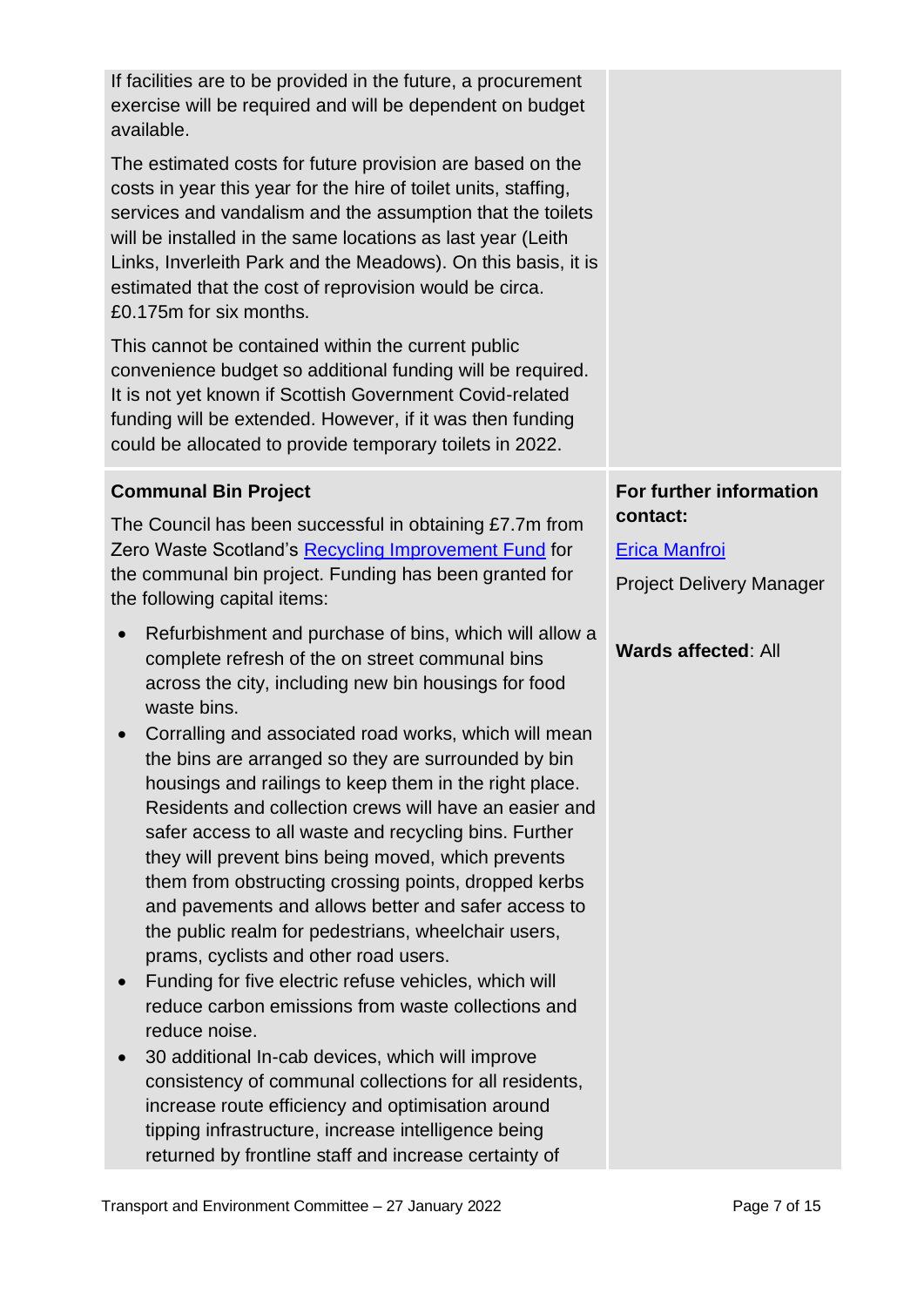data that allows more first-time resolution of customer enquiries/complaints.

- 5,500 bin fill sensors, which will support the monitoring of the project progress to ensure bins are not overfilled and help identify whether scheduling of collection of specific bins requires increased. They will support future decisions around service changes which may be needed to reflect upcoming legislative changes, i.e. Deposit Return Scheme (DRS) and Extended producer Responsibility (EPR) for packaging waste.
- Digital communication technology using near-field communication (NFC) tags which will allow service users to have the ability to scan a tag using their smartphone and potentially be directed to the website providing details on what materials can go in which bin, how to book a bulky uplift, book a Household Waste Recycling Centre (HWRC) slot, report an overflowing bin etc.

Following a commitment made by the Transport and Environment Committee on [22 April 2021](https://democracy.edinburgh.gov.uk/ieListDocuments.aspx?CId=136&MId=5662&Ver=4) the team have undertaken further engagement with residents in the Edinburgh World Heritage (EWH) area, including the 2300 properties currently served by the gull proof sack service. They have met with the New Town and Broughton Community Council, Inverleith and Stockbridge Community Council and the West End Community Council. Five engagement sessions have been held in November. Over 7,000 residents were contacted to inform them of the events and circa. 300 residents took the opportunity to attend and provide feedback to the team. A large number of those attending raised concerns about the project and the impact on the world heritage status.

The team have been in detailed discussions with EWH and Historic Environment Scotland (HES) to look at possible mitigation measures to reduce the impact of the bins in the Edinburgh World Heritage area. Some of the measures, such as changing the tone of the green lids on the recycling bins, can be accepted and implemented across the city. Others, such as increasing the collections to daily to reduce the number of bins on the street, cannot be taken forward as they are not economically viable.

In the streets with gull proof sacks there have been detailed discussions following feedback from residents and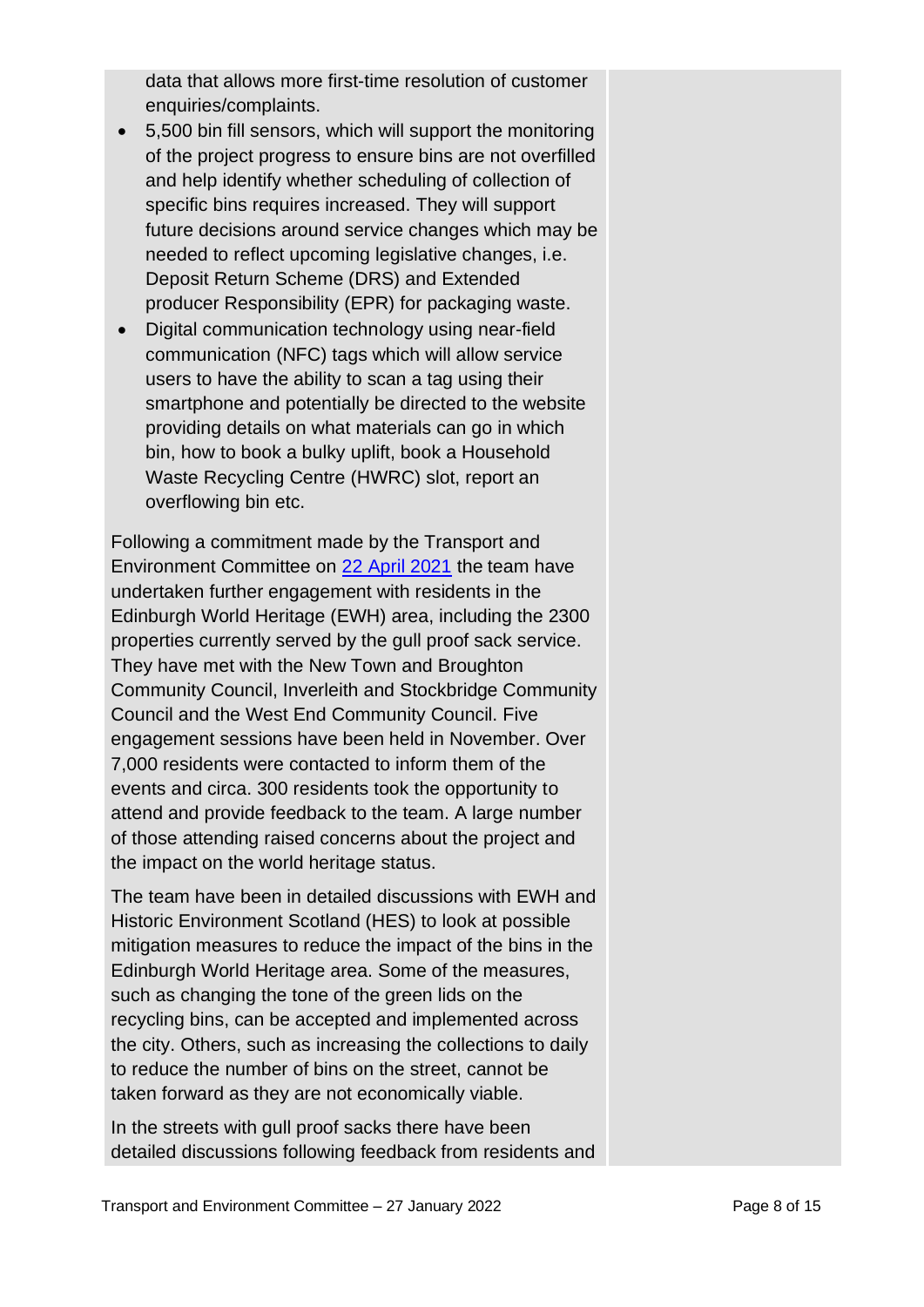EWH about the possibility of placing the bins on the opposite side of the road, on the garden-side, to reduce the visual impact on the streetscape. Measures such as these create a noteworthy challenge to the team as residents, including potentially disabled residents, are asked to cross the road to dispose of their waste. The Access Panel have been consulted on this mitigation and they had significant concerns about it, especially for those citizens with visual impairments. It has been agreed that a blanket approach cannot be taken as the siting of bins on the garden side/other side of the street as, in the majority locations this is not supported by the agreed parameters and the criteria to site bins across the city. However, it is recognised that there are some locations where this is possible and further assessment needs to be carried out. The EWH also has asked that consideration was given to the current food waste and glass collections being retained to reduce the number of communal bins required. This has also been discussed with the Access Panel and Living Streets Edinburgh. It has been agreed that any additional street clutter should be avoided and where the opportunity is available to introduce communal bins they should be taken so the current services will not be retained. A uniform approach to collections in this area would allow for a more efficient service than maintaining both communal and kerbside collections.

The Transport and Environment Committee of [14 October](https://democracy.edinburgh.gov.uk/ieListDocuments.aspx?CId=136&MId=6155&Ver=4) agreed that, in tandem with the communal bin review, residents should be supported and empowered to embrace the zero waste hierarchy in answer to their call for lower impact of waste on the world heritage site. A comprehensive communication campaign is planned at the time that the communal bin changes are implemented on the ground. As part of this, the emphasis on the reduction of waste and reuse projects will be highlighted.

#### **Low Traffic Neighbourhoods Update**

The proposed changes to the Experimental Traffic Regulation Order (ETRO) process, as reported in the 11 November 2021 [business bulletin,](https://democracy.edinburgh.gov.uk/documents/s40129/6.1%20-%20Business%20Bulletin.pdf) passed into law on 26 November 2021 and are now in operation. The Low Traffic Neighbourhood (LTN) project teams are currently reviewing the programmes for consultation and delivery of

#### **For further information contact:**

#### [Martyn Lings](mailto:martyn.lings@edinburgh.gov.uk)

Active Travel Officer

#### **Wards Affected:**

 $6 -$ Corstorphine/Murrayfield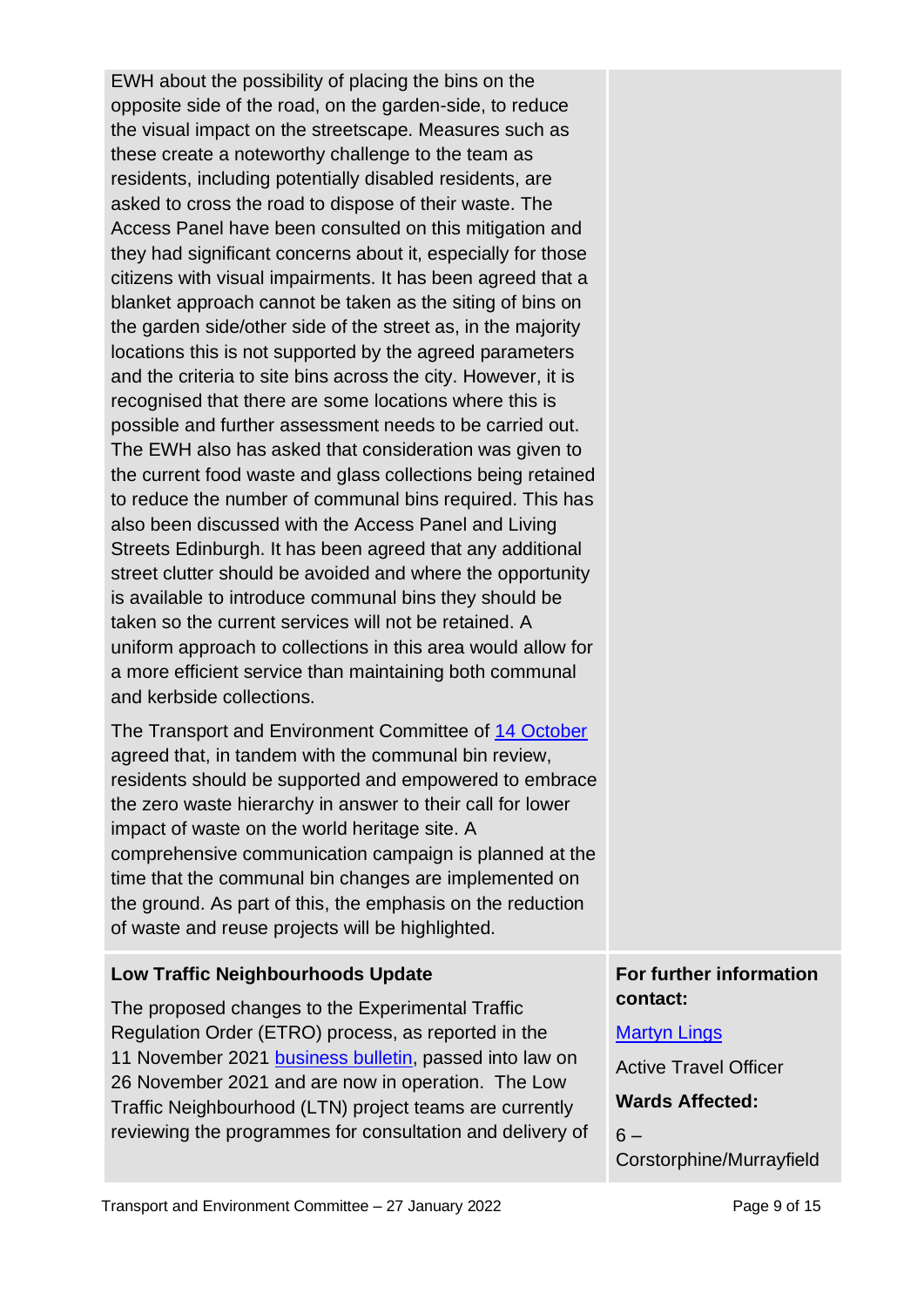| the Leith Connections and Corstorphine Connections LTNs   13 - Leith<br>to reflect the new process.                                                                                                                                                                                                                                                                                                                                                                                                                                                                            |                                                                                                                |
|--------------------------------------------------------------------------------------------------------------------------------------------------------------------------------------------------------------------------------------------------------------------------------------------------------------------------------------------------------------------------------------------------------------------------------------------------------------------------------------------------------------------------------------------------------------------------------|----------------------------------------------------------------------------------------------------------------|
| The new ETRO regulations require public consultation to<br>be carried out for 6 months upon the commencement of<br>the Orders.                                                                                                                                                                                                                                                                                                                                                                                                                                                 |                                                                                                                |
| In preparation for implementation, the project teams have<br>been undertaking early contractor engagement. Due to<br>factors about the scale, type and timing of the works,<br>concerns have arisen around whether it will be possible to<br>secure sufficient contractor interest in tendering at this<br>time. This issue has been encountered on a number of<br>Council transport projects of a similar scale recently, as a<br>result of current national and international uncertainties<br>around materials supply, labour shortages and<br>construction cost inflation. |                                                                                                                |
| The above scenario could result in a lack of competitive<br>tenders and/or not achieving best value for the Council.<br>Consequently, a decision has been taken to reschedule<br>the programme for the delivery of the Corstorphine LTN by<br>aligning it with the Leith LTN and, potentially, other smaller<br>Council schemes. This will allow these projects to be<br>consolidated into a single, higher value contract, which will<br>be more attractive to potential tenderers and is therefore<br>more likely to achieve better value for the Council.                   |                                                                                                                |
| Letters will be issued to local residents of Corstorphine<br>LTN informing them of the new ETRO consultation process<br>and the revised implementation programme.                                                                                                                                                                                                                                                                                                                                                                                                              |                                                                                                                |
| A summary of the Corstorphine LTN placemaking<br>engagement and the LTN monitoring plan has been shared<br>via the project webpage. A similar plan will be shared for<br>the Leith LTN in the near future.                                                                                                                                                                                                                                                                                                                                                                     |                                                                                                                |
| For the Leith Connections project, the TRO for the Phase 1<br>main route will be advertised this year. This incorporates<br>aspects which will support the wider Leith LTN proposal.                                                                                                                                                                                                                                                                                                                                                                                           |                                                                                                                |
| <b>Smarter Choices, Smarter Places</b>                                                                                                                                                                                                                                                                                                                                                                                                                                                                                                                                         | For further information                                                                                        |
| The Council has been running annual programmes of<br>behaviour change initiatives to encourage the uptake of<br>active and sustainable travel and to reduce single car<br>occupancy trips each year since 2015. These are<br>externally funded by the Smarter Choices, Smarter Places                                                                                                                                                                                                                                                                                          | contact:<br><b>Daisy Narayanan</b><br>Head of Placemaking and<br><b>Mobility</b><br><b>Wards Affected: All</b> |
|                                                                                                                                                                                                                                                                                                                                                                                                                                                                                                                                                                                |                                                                                                                |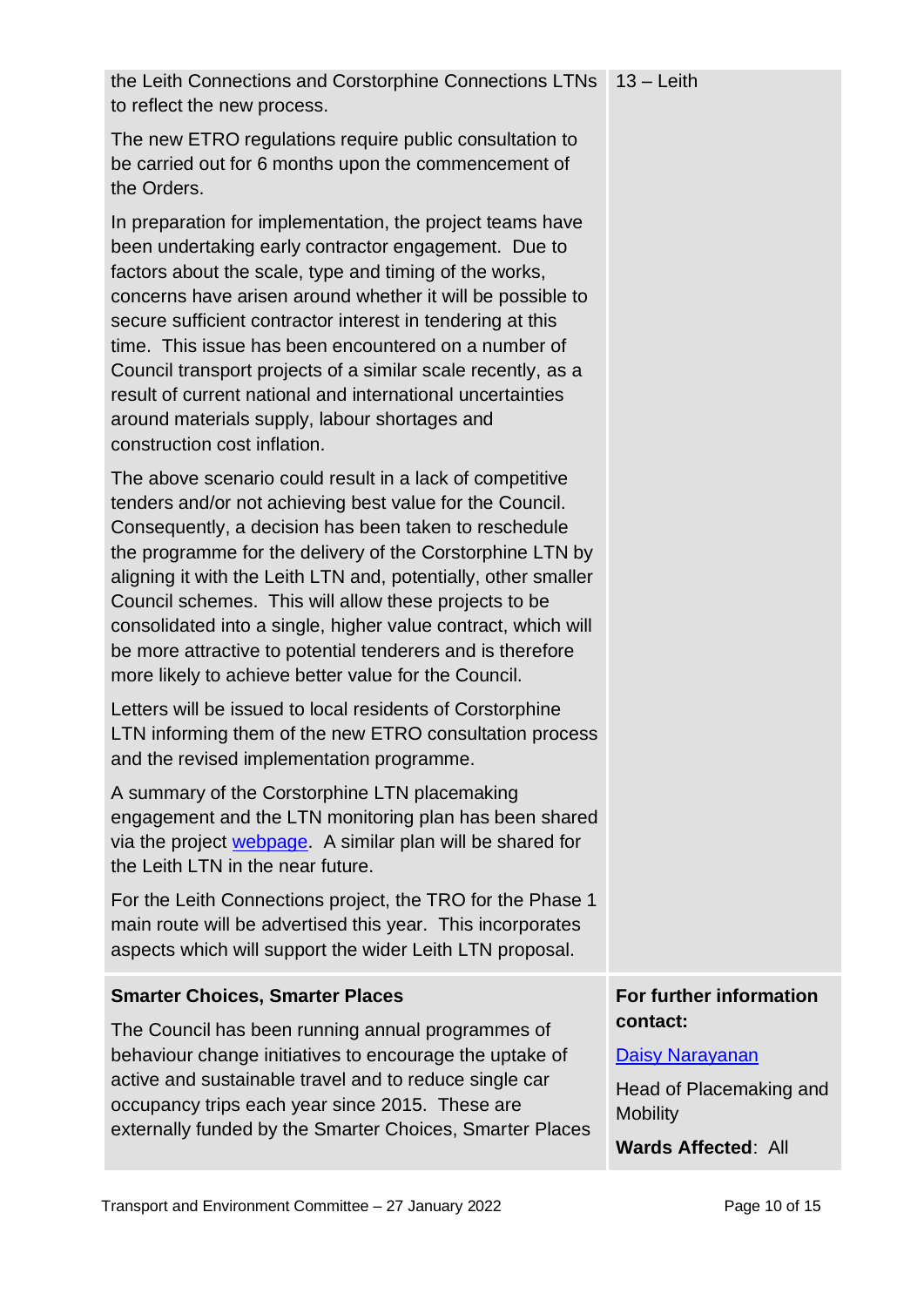(SCSP) grant, which is a Paths for All active and sustainable travel behaviour change programme.

The SCSP programme in Edinburgh is intended to complement the Council's investments in improving infrastructure for walking and cycling, as well as promoting other sustainable modes of transport e.g. public transport and shared transport options.

Information on the 2021/22 programme was provided on [28 January 2021,](https://democracy.edinburgh.gov.uk/documents/s30808/Item%206.1%20-%20Draft%20TEC%20business%20bulletin%20-%20JAN%202021_Late%20Changes.pdf) and an update on project outcomes will be presented in June 2022.

Revenue funding for SCSP, which is allocated to Local Authorities across Scotland, is based on population size. The Council has been invited to bid for £0.455m of funding for 2022/23. The Council is required to provide 50% match funding for this grant. It is intended to provide this from the Capital footways renewal programme (as in previous years).

Funding bids are due to be submitted by 31 January 2022, with the programme running through financial year 2022/23.

The key strands of the SCSP programme in 2022-23 are:

- Co-ordinating behaviour change initiatives with infrastructure upgrades being taken forward via the active travel investment programme (ATINP), making effective use of partner relationships with Sustrans and Paths for All;
- The City Centre West to East Link (CCWEL) will be the largest infrastructure project being promoted, with pre-construction communications are already in progress;
- Working alongside the cycle hire/community-led cycling, wheeling and walking initiatives to again complement these;
- Continuing to support community initiatives (especially in areas of multiple deprivation) relevant to where we are in the pandemic, continuing to make links where we can with wider community health and wellbeing;
- Noting the increased focus for more people on "where" you live" as opposed to "where you travel to". Both are still important but there is an increased home-base in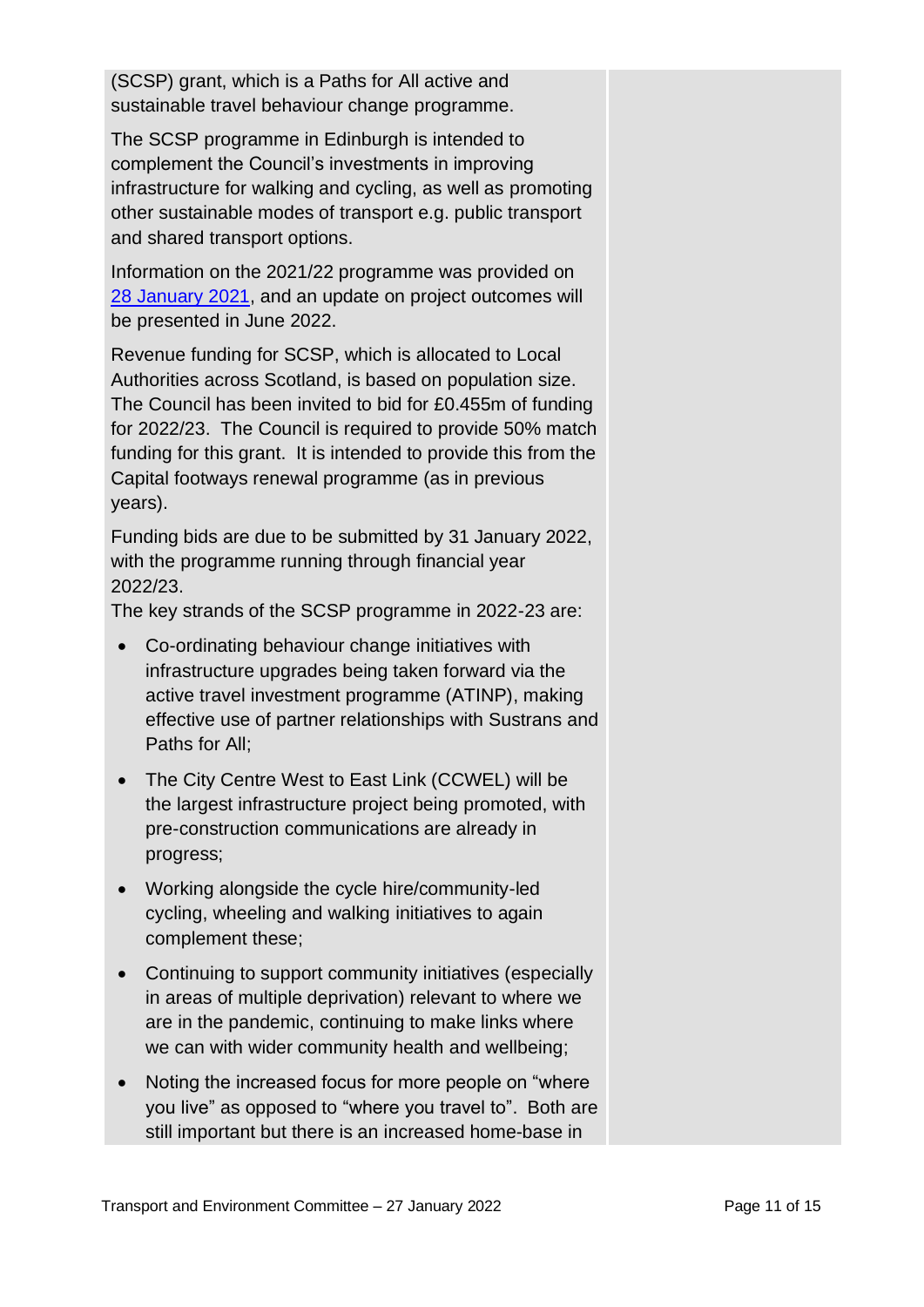|                                                        | our lives nowadays and the programme will look to<br>acknowledge that change; and                                                                                                                        |                                                             |
|--------------------------------------------------------|----------------------------------------------------------------------------------------------------------------------------------------------------------------------------------------------------------|-------------------------------------------------------------|
| $\bullet$                                              | Supporting development of the Council's staff travel<br>plan and staff engagement in line with "Our Future<br>Work" programme.                                                                           |                                                             |
|                                                        | The Council's programme will be strategically aligned to<br>relevant objectives and initiatives within the City Mobility<br>Plan (e.g. 20 minute neighbourhoods and women's safety<br>in public places). |                                                             |
|                                                        | <b>Maintenance of the Paths and Cycle Lanes</b>                                                                                                                                                          | For further information                                     |
|                                                        | On 15 October 2020, the Council approved a motion                                                                                                                                                        | contact:                                                    |
|                                                        | requesting a draft maintenance plan for the Council's<br>footpaths, off-road paths and on-street cycle lanes to                                                                                          | <b>Andy Williams</b>                                        |
|                                                        | include:                                                                                                                                                                                                 | <b>Head of Neighbourhood</b><br><b>Environment Services</b> |
| $\bullet$                                              | An inspection regime for routes and all physical assets<br>associated with them;                                                                                                                         | <b>Cliff Hutt</b>                                           |
| $\bullet$                                              | A timetable for proactive winter gritting and autumn                                                                                                                                                     | Head of Roads and                                           |
| $\bullet$                                              | leaf sweeping; and<br>A timetable for proactive vegetation management.                                                                                                                                   | Infrastructure                                              |
| Below is a short update on the current arrangements in |                                                                                                                                                                                                          | <b>Gavin Brown</b><br><b>Head of Network</b>                |
|                                                        | place for maintenance:                                                                                                                                                                                   | Management and                                              |
| $\bullet$                                              | Officers have had on-going engagement with key                                                                                                                                                           | Enforcement                                                 |
|                                                        | stakeholders over the past 12 months, most<br>specifically as part of the Spaces for People/Travelling                                                                                                   | <b>Wards Affected: All</b>                                  |
|                                                        | Safely programme but also on other issues including                                                                                                                                                      |                                                             |
|                                                        | maintenance of roads, footpaths and cycle lanes. Any<br>issues raised in these discussions are being                                                                                                     |                                                             |
|                                                        | addressed proactively where it is possible to do                                                                                                                                                         |                                                             |
|                                                        | so. This will continue as part of our regular work                                                                                                                                                       |                                                             |
| $\bullet$                                              | programmes;<br>Structures are generally inspected every 24 months,                                                                                                                                       |                                                             |
|                                                        | with maintenance arrangements put in place as                                                                                                                                                            |                                                             |
|                                                        | required. The Council does not inspect artwork on                                                                                                                                                        |                                                             |
|                                                        | structures but will arrange for the removal of offensive<br>graffiti from structures when required;                                                                                                      |                                                             |
|                                                        | Lighting on footpaths is subject to routine electrical                                                                                                                                                   |                                                             |
|                                                        | testing and structural inspection, based on the current                                                                                                                                                  |                                                             |
|                                                        | guidance;                                                                                                                                                                                                |                                                             |
|                                                        | Signs on footpaths, and the condition of the surfaces,<br>are included in our inspection schedule, using the risk                                                                                        |                                                             |
|                                                        | based approach to Road Asset Safety Inspections;                                                                                                                                                         |                                                             |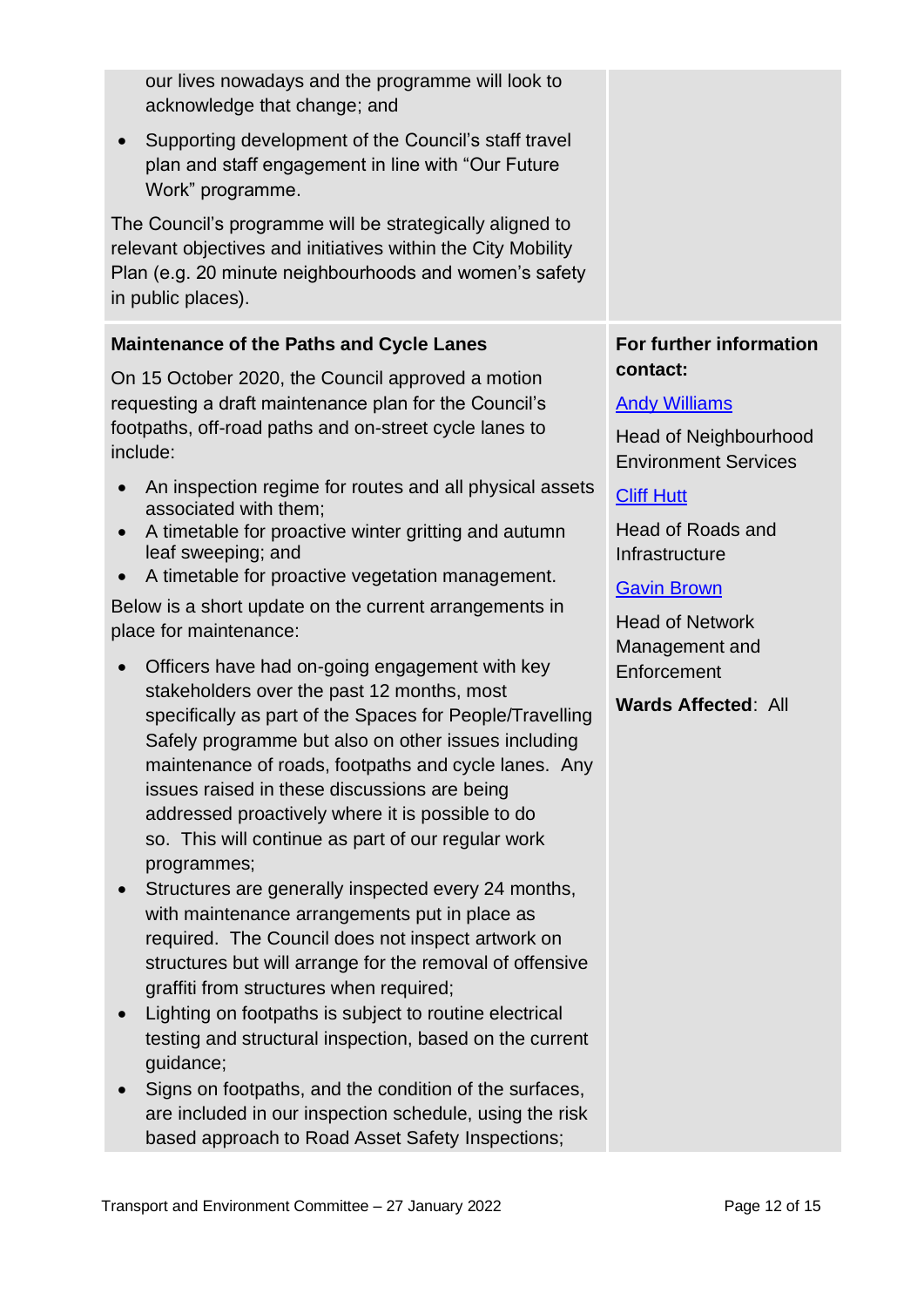- Tree maintenance is prioritised based on the risk to public health and safety, with the programme of review being regularly reviewed to take account of new reports and changing conditions. An additional Lead Arborist and Assistant Tree and Woodlands Officers are currently being recruited to support the Council's inspection and maintenance arrangements for trees;
- Maintenance arrangements for chocked drains and road gully clearance were reported to Transport and Environment Committee on [12 September 2019;](https://democracy.edinburgh.gov.uk/documents/s6053/Item%206.1%20-%20Business%20Bulletin.pdf)
- A review of street furniture was carried out as part of the Spaces for People/Travelling Safely programmes to remove unnecessary furniture and barriers; and
- Drainage maintenance is already in place for adopted footpaths and cycle paths and is undertaken on a two yearly cyclical basis.

A review is underway of all of the footpaths and cycle paths in the city which do not meet the criteria of an adopted road or which were never formally adopted in order to agree a maintenance regime for these locations. It is expected that this work will take up to 12 months to complete (and is expected to be completed by November 2022). And, the current Transport Asset Management Plan (TAMP) includes a maintenance plan for footpaths and cycle paths.

In terms of Winter Maintenance, the approach is preventative and reactive rather than proactive, taking account of the most up to date weather information available. Following a review of the 2020/21 winter period Transport and Environment Committee approved a new approach to maintenance of Priority 1 footpaths across the city on [17 June 2021.](https://democracy.edinburgh.gov.uk/documents/s34877/7.5%20-%20Winter%20Maintenance%20Review%20-%202020-21_170621_v1.6.pdf) This new approach is being led by the Cleansing service in 2021/22 and will be reviewed at the end of the season to identify if the expected benefits have been realised and to address any issues (if these arise).

The Cleansing team also lead the Council's response to leaf sweeping. In 2021/22 the team have developed a proactive work schedule however this is prioritised regularly to take account of volume of leaves and health and safety. The team have indicated that this means that cycleways are generally prioritised.